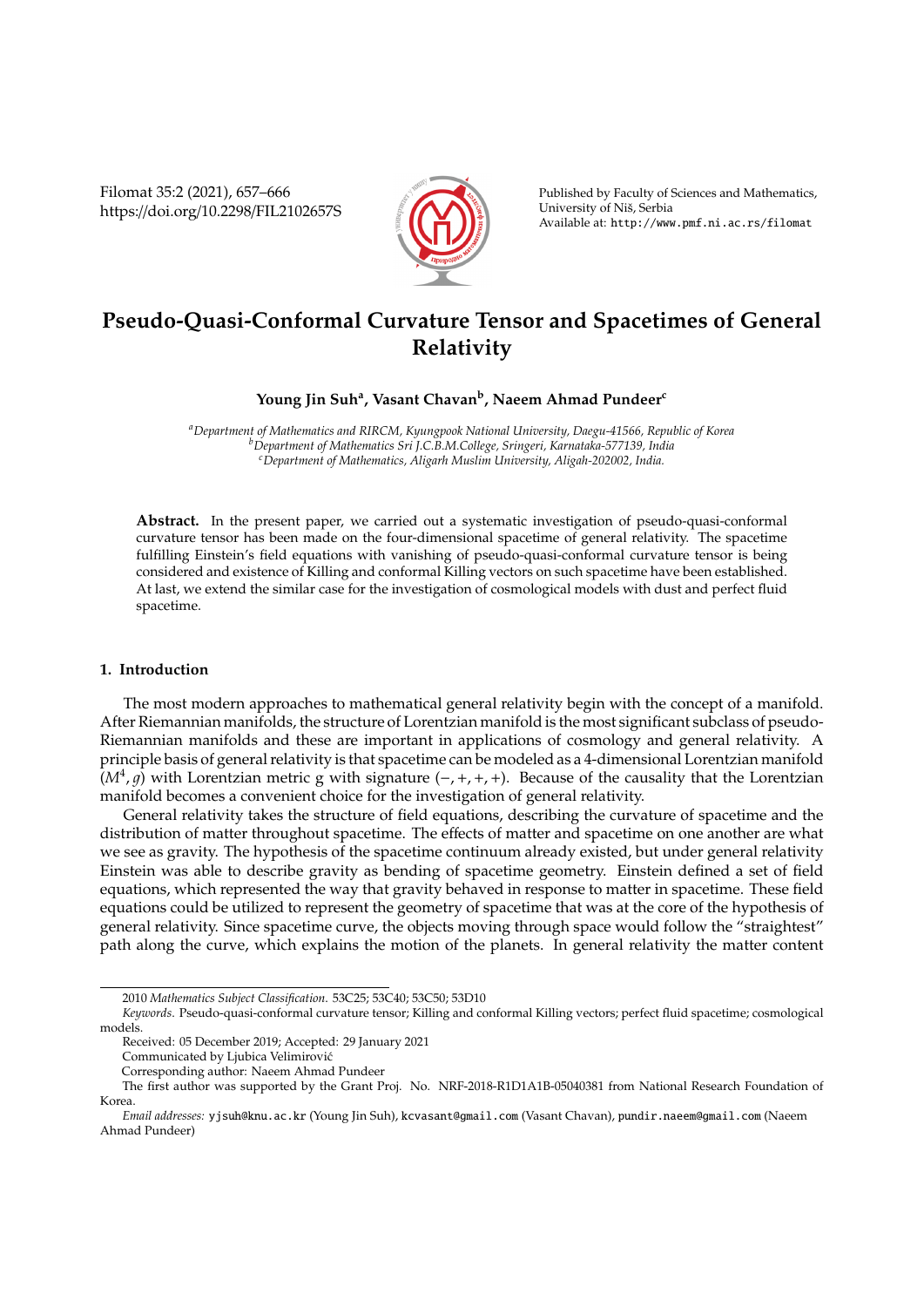of the spacetime is described by the energy-momentum tensor *T* which is to be determined from physical considerations dealing with the distribution of matter and energy.

The physical motivation for studying different kind of spacetime models in cosmology is to acquire the information of various phases in the development of the universe, which may be classified into three phases, namely, the initial phase, the intermediate phase and the final phase. The initial phase is just after the Big Bang when the effects of both viscosity and heat flux were quite pronounced. The intermediate phase is that when the effect of viscosity was no longer significant but the heat flux was still not negligible. The final phase, which extends to the present state of the universe when both the effects of viscosity and heat flux have become negligible. As it is well known the matter content of the universe is assumed to behave like a perfect fluid in the standard cosmological models.

As we know that the symmetric spaces play an important role in differential geometry, the geometrical symmetries of the spacetime are expressible through vanishing of the Lie derivative of certain tensors with respect to a vector. These symmetries are also known as collineations were first introduced by Katzin, Levine and Devis ([10]). Further studies of collineations by Z. Ahsan ([24], [25]), M. Ali et al. ([15], [16] ), N. A. Pundeer et al. ([19]), among many others. The spacetime symmetries are used in the study of exact solutions of Einstein's field equations in general relativity. A Killing vector field is one of the most important types of symmetries and is defined to be a smooth vector field that preserve the metric tensor.

We have all the tools needed to workout Einstein's field equation, which explains how to metric responds to energy and momentum. The Einstein's equations [2] (p. 337), imply that the energy-momentum tensor is of vanishing divergence. This requirement is satisfied if the energy-momentum tensor is covariantconstant [18]. In [18] M. C. Chaki and Sarbari Ray showed that a general relativistic spacetime with covariant constant energy-momentum tensor is Ricci symmetric, that is,∇*S* = 0, where *S* is the Ricci tensor of the spacetime. Also authors studied spacetimes in different way such as spacetimes with semisymmetric energy momentum tensor in [23], *m*-projectively semisymmetric at spacetimes by Zengin [7], *m*-projectively semisymmetric at spacetimes by Prakasha et al. [4], pseudo Z-symmetric spacetimes by Mantica and Suh [3], quasi-conformally, pseudo conhormonically symmetric spacetimes by F. O. Zengin and A. Y. Tasci [8] and pseudo-projectively at spacetimes by Mallick et al. (see, [21]-[22]) and many others.

The authors in [14] introduced and studied the notion of pseudo-quasi-conformal curvature tensor  $\tilde{V}$ on a Riemannian manifold of dimension ( $n \geq 3$ ) which includes the projective, quasi-conformal, Weyl conformal and concircular curvature tensor as spacial cases. This tensor is defined as:

$$
\tilde{V}(X,Y)Z = (p+d)R(X,Y)Z + (q - \frac{d}{n-1})[S(Y,Z)X - S(X,Z)Y] \n+ q[g(Y,Z)QX - g(X,Z)QY] \n- \frac{r}{n(n-1)}\{p + 2(n-1)q\}[g(Y,Z)X - g(X,Z)Y],
$$
\n(1)

where *X*, *Y*, *Z*  $\in$  *χ*(*M*), and *p*, *q*, *d* are real constants such that  $p^2 + q^2 + d^2 > 0$ . In particular, if i)  $p = q = 0$ ,  $d = 1 \Rightarrow$  Projectively curvature, ii)  $p \neq 0$ ,  $q \neq 0$ ,  $d = 0 \Rightarrow$  Quasi-conformal curvature, iii) *p* = 1, *q* =  $-\frac{1}{n-2}$ , *d* = 0 ⇒ Conformal Curvature, iv)  $p = 1$ ,  $q = d = 0 \Rightarrow$  Concircular curvature.

In 2005, Shaikh and Jana [1] introduced and studied a tensor field, called pseudo-quasi-conformal curvature tensor  $\tilde{V}$  on a Riemannian manifold of dimension greater than or equal to 3. Recently, pseudoquasi-conformal curvature tensor has been studied by many authors in various kind such as Kundu [20] and Prakasha et al., [5] and many others.

Our work structure as follows: After introduction, in Section 2, we characterize a spacetime with vanishing pseudo-quasi-conformal curvature tensor. The relativistic signification of this tensor has been explored in this paper and it is seen that a pseudo-quasi-conformally flat spacetime is an Einstein space and consequently a space of constant curvature. In this section, we prove one of the main results for the energy momentum tensor satisfying Einstein's field equations with cosmological constant is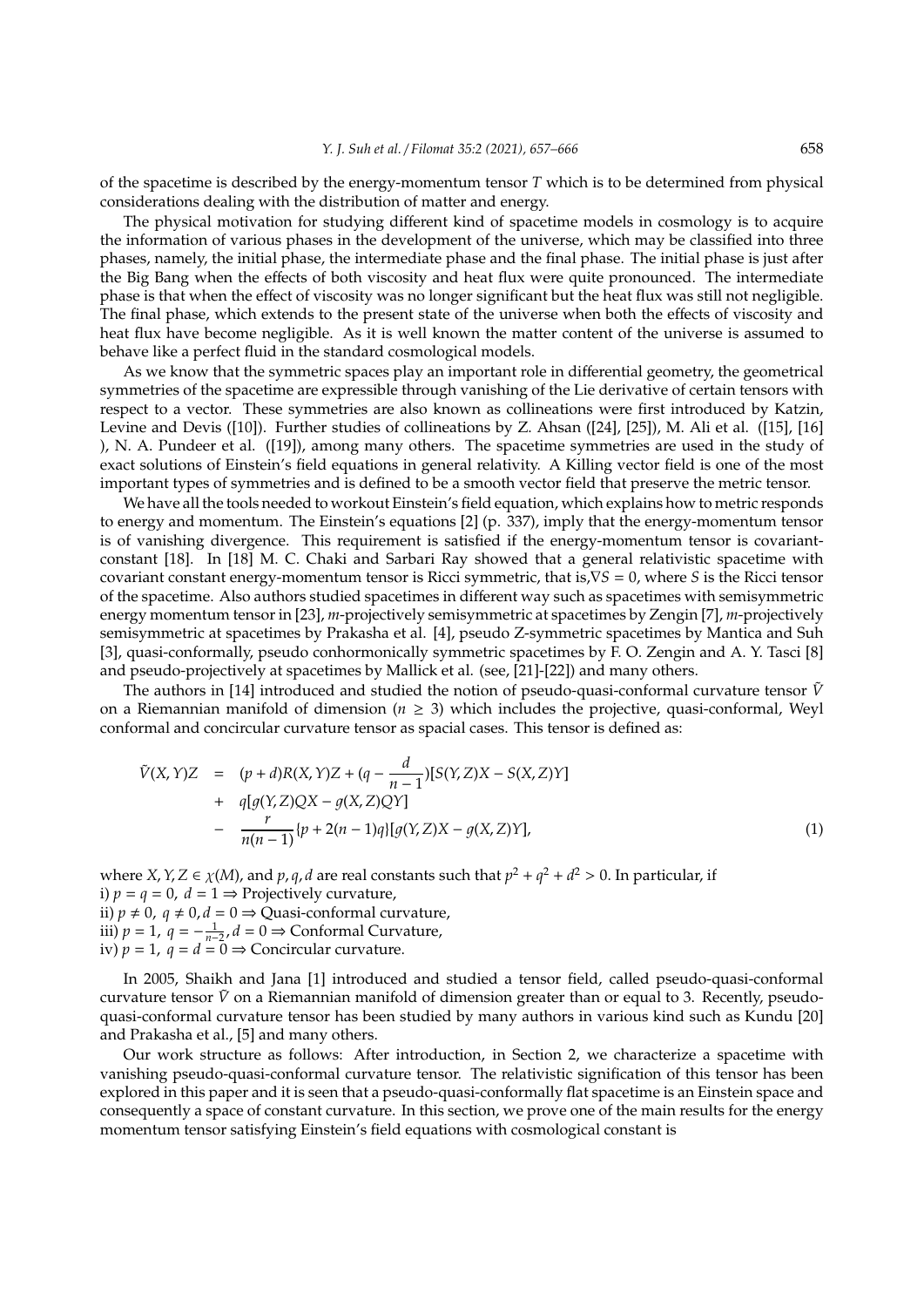**Theorem 2.1.** The energy momentum tensor of the pseudo-quasi-conformally flat spacetime  $(M^4, g)$  satisfying Einstein's field equation with a cosmological constant is covariantly constant.

Katzin et al., [10] were the pioneers in carrying out a detailed study of curvature collineation (CC), in the context of the related particle and field conservation laws that may be admitted in the standard form of general relativity. If a spacetime admitting the Killing vector field is curvature collineation, then we obtain the following result.

**Theorem 2.2.** A spacetime *M* admitting the pseudo-quasi-conformal curvature tensor with ξ as a Killng vector field is curvature collineation (CC), then the Lie derivative of the pseudo-quasi-conformal curvature tensor vanishes along the vector filed  $\xi$ .

Next, we prove the necessary and sufficient condition for a Killing and conformal Killing vector field, when a spacetime obeying Einstein's field equations has vanishing pseudo-quasi-conformally flat with the cosmological constant in the following result.

**Theorem 2.3.** A spacetime obeying Einstein's field equation has vanishing pseudo-quasi-conformally flat satisfying with cosmological constant admits:

(i) a conformal Killing vector field if and only if the energy momentum tensor has the symmetriy inheritance property.

(ii) a Killing vector field  $\xi$  if and only if Lie derivative of the energy momentum tensor with respect to  $\xi$ vanishes.

Section 3 deals with the study of perfect fluid cosmological models with vanishing pseudo-quasiconformal curvature tensor. First we prove the main theorems for case of perfect fluid and secondly, for the case of dust cosmological models are written as:

**Theorem 3.1.** If a pseudo-quasi-conformally flat perfect fluid spacetime obeys Einstein's field equations without cosmological constant, then the norm of Ricci operator is  $||QX||^2 = \frac{k^2(\sigma-3p)^2}{4}$  $\frac{op}{4}$ .

**Theorem 3.2.** If a pseudo-quasi-conformally flat with dust cosmological model satisfying Einstein's field equations without cosmological constant, then the norm of Ricci operator is  $||QX||^2 = \frac{k^2\sigma^2}{4}$  $\frac{1}{4}$ .

### **2. Spacetime with vanishing pseudo-quasi-conformal curvature tensor**

Let  $V_4$  be the spacetime of general relativity, then from  $(1)$ , we have

$$
\tilde{V}(X, Y, Z, W) = (p + d)R(X, Y, Z, W) + \left(q - \frac{d}{3}\right)[S(Y, Z)g(X, W) - S(X, Z)g(Y, W)] \n+ q[g(Y, Z)S(X, W) - g(X, Z)S(Y, W)] \n- \frac{r}{12}\{p + 6q\}[g(Y, Z)g(X, W) - g(X, Z)g(Y, W)],
$$
\n(2)

where  $\tilde{V}(X, Y, Z, W) = q(\tilde{V}(X, Y)Z, W)$  and  $R(X, Y, Z, W) = q(R(X, Y)Z, W)$ . If  $\tilde{V}(X, Y, Z, W) = 0$ , then equation (2) leads to

$$
(p + d)R(X, Y, Z, W) + (q - \frac{d}{3})[S(Y, Z)g(X, W) - S(X, Z)g(Y, W)]
$$
  
+ 
$$
q[g(Y, Z)S(X, W) - g(X, Z)S(Y, W)]
$$
  
- 
$$
\frac{r}{12}[p + 6q][g(Y, Z)g(X, W) - g(X, Z)g(Y, W)] = 0.
$$
 (3)

Taking a frame field over *X* and *W*, we have from equation (3)

$$
(p+2q)S(Y,Z) = (p+2q)\frac{r}{4}g(Y,Z),
$$
\n(4)

where *S* and *r* are denotes the Ricci tensor and the scalar curvature of the manifold, respectively. Thus we can state the following.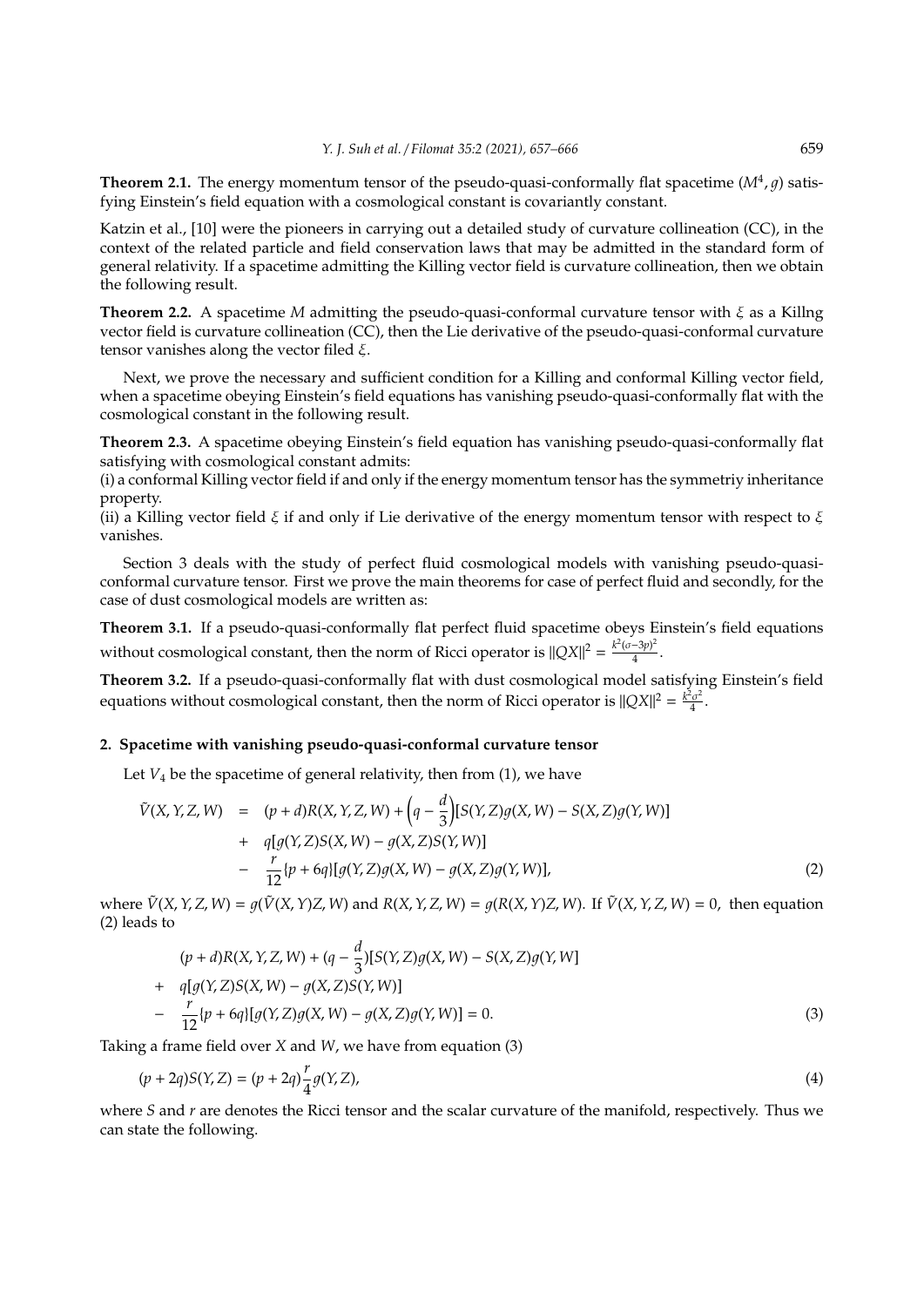**Proposition 2.1.** *A pseudo-quasi-conformally flat spacetime is an Einstein spacetime, provided*  $p + 2q \neq 0$ 

Again, from equation (3) and (4), we obtain

$$
R(X, Y, Z, W) = \frac{r}{12} [g(Y, Z)g(X, W) - g(X, Z)g(Y, W)].
$$
\n(5)

Thus, we can state the following.

**Proposition 2.2.** *A pseudo-quasi-conformally flat spacetime is a spacetime of constant curvature, provided*  $p+2q \neq 0$ *.* 

In the subsequent, we shall determine some physical properties of pseudo-quasi-conformally flat spacetime satisfying Einstein's field equation with cosmological constant, that is, in this spacetime, pseudo-quasiconformal curvature tensor vanishes, then we have from (5)

$$
R(X,Y)Z = \frac{r}{12}[g(Y,Z)X - g(X,Z)Y].
$$
\n<sup>(6)</sup>

According to Karcher ([11]), a Lorentzian manifold is called infinitesimally spatially isotropic relative to a unit timelike vector field *U* if its Riemann curvature tensor *R* satisfies the relation

$$
R(X,Y)Z = \delta\{g(Y,Z)X - g(X,Z)Y\},\,
$$

for *X*, *Y*, *Z*  $\in$  *U*<sup>⊥</sup> and *R*(*X*, *U*)*U* =  $\gamma$ *X* for *X*  $\in$  *U*<sup>⊥</sup> where  $\delta$  and  $\gamma$  are real-valued functions on the manifold. Hence, we arrive at the following.

**Proposition 2.3.** *Every pseudo-quasi-conformally flat spacetime satisfying Einstein's field equation with the velocity vector field U is infinitesimally spatially isotropic relative to a unit timelike vector field U.*

*Proof of Theorem 2.1.* The Ricci tensor control the geometry of spacetime whereas energy momentum tensor *T* signifies the physical aspects of spacetime and in general relativity they are related by Einstein's field equations with cosmological constant [2]

$$
S(X,Y) - \frac{r}{2}g(X,Y) + \lambda g(X,Y) = kT(X,Y),
$$
\n(7)

for all vector fields *X*, *Y*, where *S* is the Ricci tensor of type  $(0, 2)$ , *r* is the scalar curvature,  $\lambda$  is cosmological constant, *k* is the gravitational constant and *T* is the energy momentum tensor of type (0, 2). Now, comparing (4) with (7), we find

$$
T(X,Y) = \frac{1}{k} \left[ \lambda - \frac{r}{4} \right] g(X,Y). \tag{8}
$$

Taking covariant derivative of (8), we obtain

$$
(\nabla_Z T)(X, Y) = -\frac{1}{k} dr(Z)g(X, Y). \tag{9}
$$

Since pseudo-quasi-conformally flat spacetime is Einstein, therefore the scalar curvature *r* is constant. Hence

$$
dr(Z) = 0,\t(10)
$$

for all *X*. Finally, using (10) in (9), we get

$$
(\nabla_Z T)(X, Y) = 0. \tag{11}
$$

The above equation shows that the energy momentum tensor is covariantly constant.

*Proof of Theorem 2.2.* The geometrical symmetries of a spacetime are expressed through the equation

$$
\pounds_{\xi}A - 2\Omega A = 0,\tag{12}
$$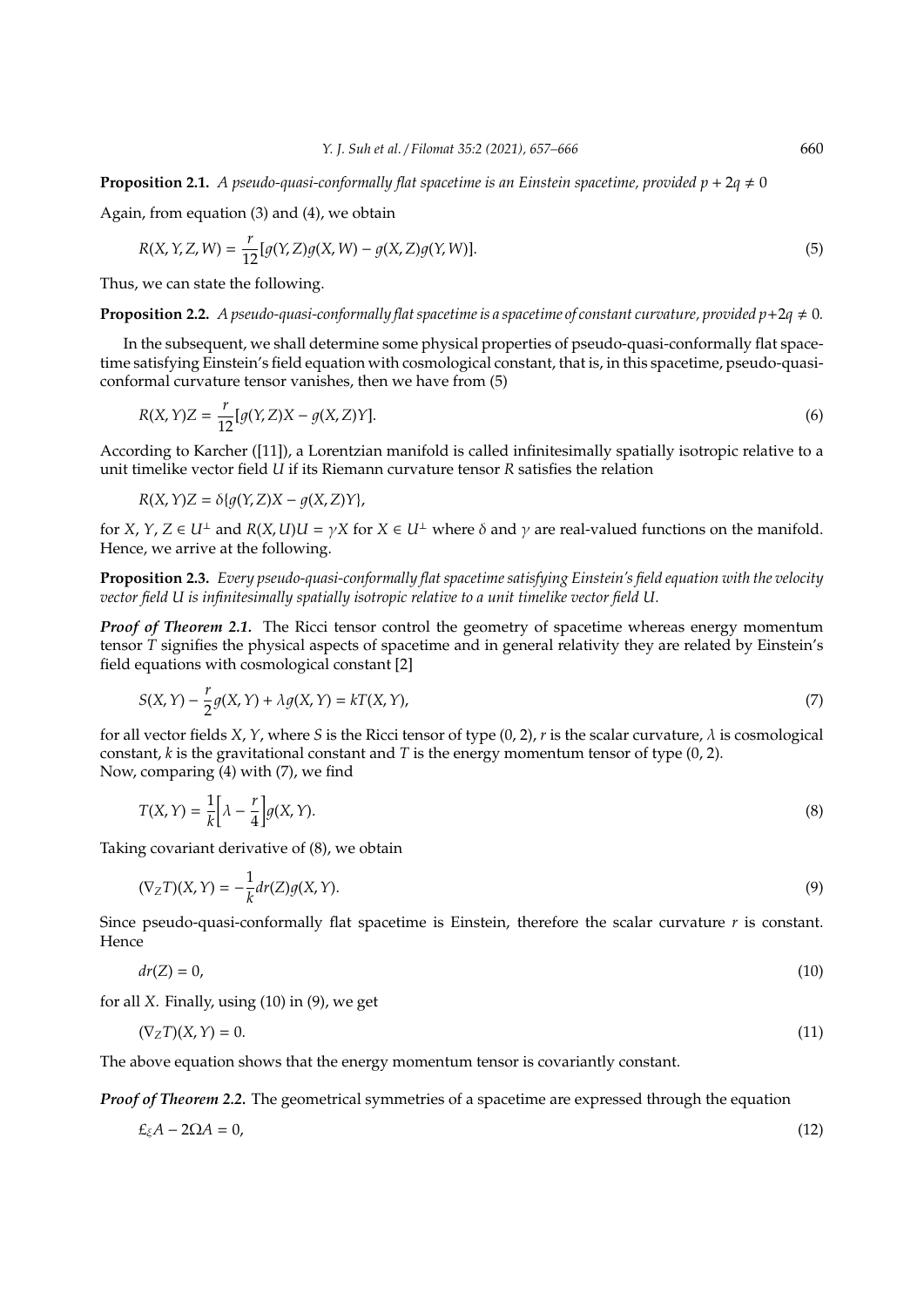where *A* represents a geometrical/physical quantity,  $E_{\xi}$  denotes the Lie derivative with respect to the vector field and Ω is a scalar.

One of the most simple and widely used example is the metric inheritance symmetry for which  $A = q_{ij}$  in (12), that is,

$$
(\mathcal{L}_{\xi}g)(X,Y) = 2\Omega g(X,Y). \tag{13}
$$

In this case,  $\xi$  is the Killing vector field if  $\Omega$  is zero and is the conformal Killing vector field if  $\Omega$  is a scalar. A spacetime  $M^4$  is said to admit a symmetry called a curvature collineation (CC) provided there exists a vector field  $ξ$  such that (see, [12]-[13])

$$
(\mathcal{E}_{\xi}R)(X,Y)Z=0,\tag{14}
$$

where *R* is the Riemannian curvature tensor.

Now we shall investigate the role of such symmetry inheritance for the spacetime admitting pseudoquasi-conformal curvature tensor.

Let us consider a spacetime admitting pseudo-quasi-conformal curvature tensor with a Killing vector field is a CC. Then we have

$$
(\mathcal{L}_{\xi}g)(X,Y) = 0. \tag{15}
$$

Again, since *M* admitting a CC, we have from (14)

$$
(\mathcal{L}_{\xi}S)(X,Y) = 0,\tag{16}
$$

where *S* is the Ricci tensor of the manifold.

By taking Lie derivative of (1) and using (14), (15) and (16), we obtain

$$
(\mathcal{L}_{\xi}\tilde{V})(X,Y)Z = 0. \tag{17}
$$

Hence, completes the proof.

*Proof of Theorem 2.3.* The existence of Killing and conformal Killing vector fields has been established. By Einstein's field equations (4) and (7), we have

$$
\left(\lambda - \frac{r}{4}\right)g(X, Y) = kT(X, Y). \tag{18}
$$

Taking Lie derivative of both sides of (18) and remembering that the scalar curvature *r* is constant, we get

$$
\left(\lambda - \frac{r}{4}\right)(\mathcal{L}_{\xi}g)(X,Y) = k(\mathcal{L}_{\xi}T)(X,Y). \tag{19}
$$

Now, if  $\xi$  is comformal Killing vector field, from (13) and (19), we get

$$
2(\lambda - \frac{r}{4})\Omega g(X, Y) = k(E_{\xi}T)(X, Y),
$$
\n(20)

where  $\Omega$  is a scalar function. In a pseudo-quasi-conformally flat spacetime satisfying's field equation with cosmological constant, from (18) and (20), as  $k \neq 0$ , we get

$$
(\mathcal{L}_{\xi}T)(X,Y) = 2\Omega T(X,Y),\tag{21}
$$

It follows from (12) that the energy momentum tensor has symmetric inheritance property.

Conversely, if (21) holds, then it follows that (13) holds for some scalar function  $\Omega$ , that is  $\xi$  is a conformal Killing vector field. If we take  $\Omega = 0$ , then from (20) and (21), a necessary and sufficient condition for  $\xi$  to be a Killing vector field is that Lie derivative of the energy momentum tensor with respect to  $\xi$  be zero.

Thus completes the proof.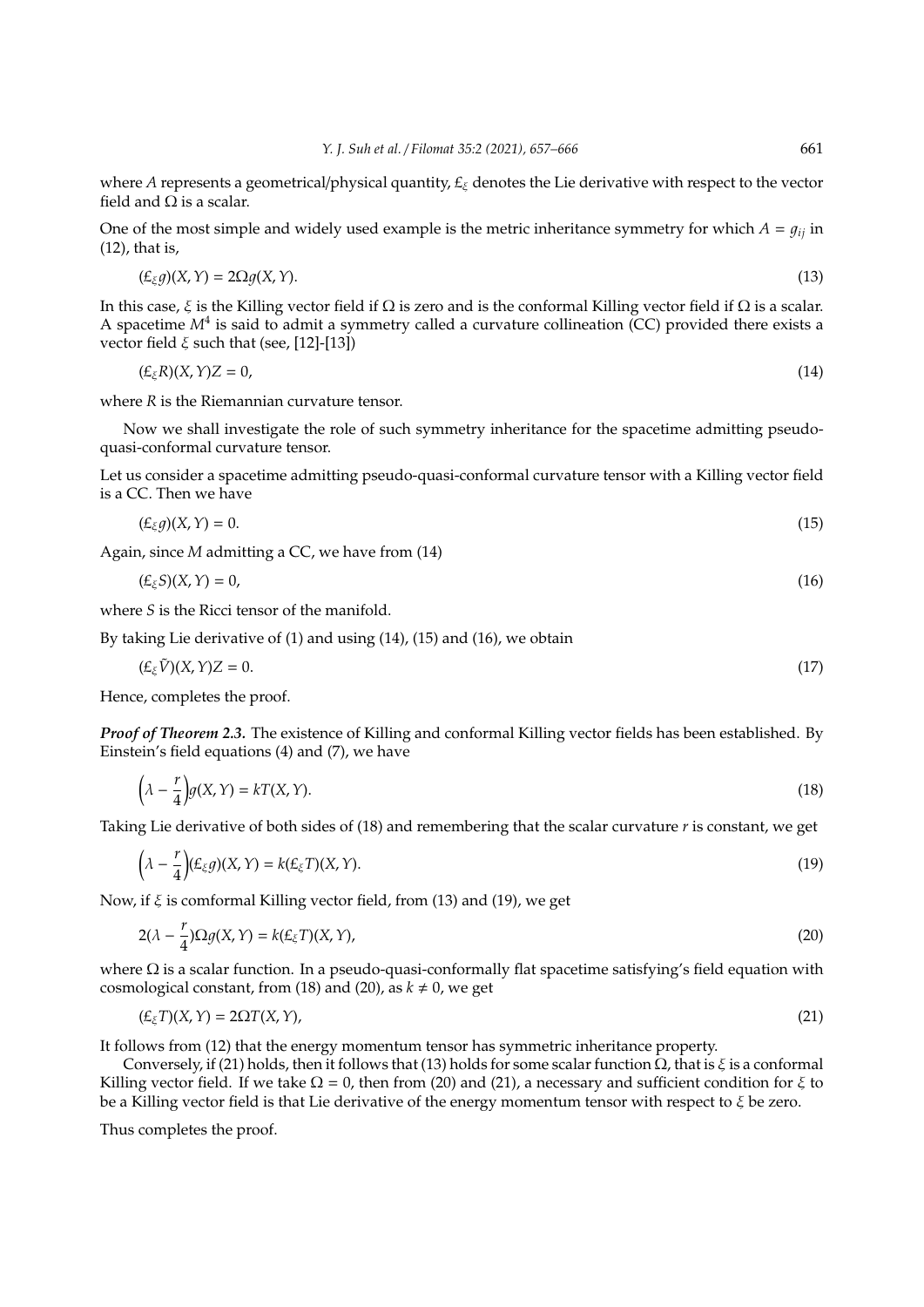#### **3. Cosmological models with vanishing pseudo-quasi-conformal curvature tensor**

In this section we consider a perfect fluid spacetime with vanishing pseudo-quasi-conformal curvature tensor satisfying Einstein's field equation without cosmological constant.

*Proof of Theorem 3.1* In a perfect-fluid spacetime, the energy momentum tensor is of the form [2]

$$
T(X,Y) = pg(X,Y) + (\sigma + p)A(X)A(Y),
$$
\n(22)

where  $\sigma$ ,  $p$  are the energy density and the isotropic pressure, respectively, and *V* is the unit timelike flow vector field of the fluid such that

$$
g(V, V) = -1
$$
,  $A(X) = g(X, V)$ ,

for all *X*. In addition  $\sigma + p \neq 0$ .

Einstein's field equation without cosmological constant is given by

$$
S(X,Y) - \frac{r}{2}g(X,Y) = kT(X,Y).
$$
\n(23)

In virtue of equation (22) and (23), we get

$$
S(X,Y) - \frac{r}{2}g(X,Y) = k[pg(X,Y) + (\sigma + p)A(X)A(Y)].
$$
\n(24)

Taking *X* = *Y* =  $e_i$  in (24) and taking summation over *i*, 1  $\le i \le 4$ , we obtain

$$
r = k(\sigma - 3p). \tag{25}
$$

In virtue of (4) and (25) the Ricci tensor of a pseudo-quasi-conformally flat spacetime can be written as

$$
S(X,Y) = \frac{k(\sigma - 3p)}{4}g(X,Y). \tag{26}
$$

Let *Q* be the Ricci operator is given by

$$
g(QX, Y) = S(X, Y) \quad and \quad S(QX, Y) = S^2(X, Y). \tag{27}
$$

Then we obtain

$$
A(QX) = g(QX, V) = S(X, V).
$$

Hence, we obtain from (25) that

$$
S(QX,Y) = \frac{k^2(\sigma - 3p)^2}{16} g(X,Y).
$$
 (28)

Taking a frame field after contraction over *X* and *Y*, we obtain from (28) that

$$
||QX||^2 = \frac{k^2(\sigma - 3p)^2}{4}.
$$
\n(29)

This establishes the proof.

*Proof of Theorem 3.2.* The energy-momentum tensor in case of dust model is given by

$$
T(X,Y) = \sigma A(X)A(Y),\tag{30}
$$

where  $\sigma$  is the energy density and *V* is the time-like unit flow vector field of the fluid such that

$$
g(V, V) = -1 \qquad A(X) = g(X, V), \quad \text{for all } X.
$$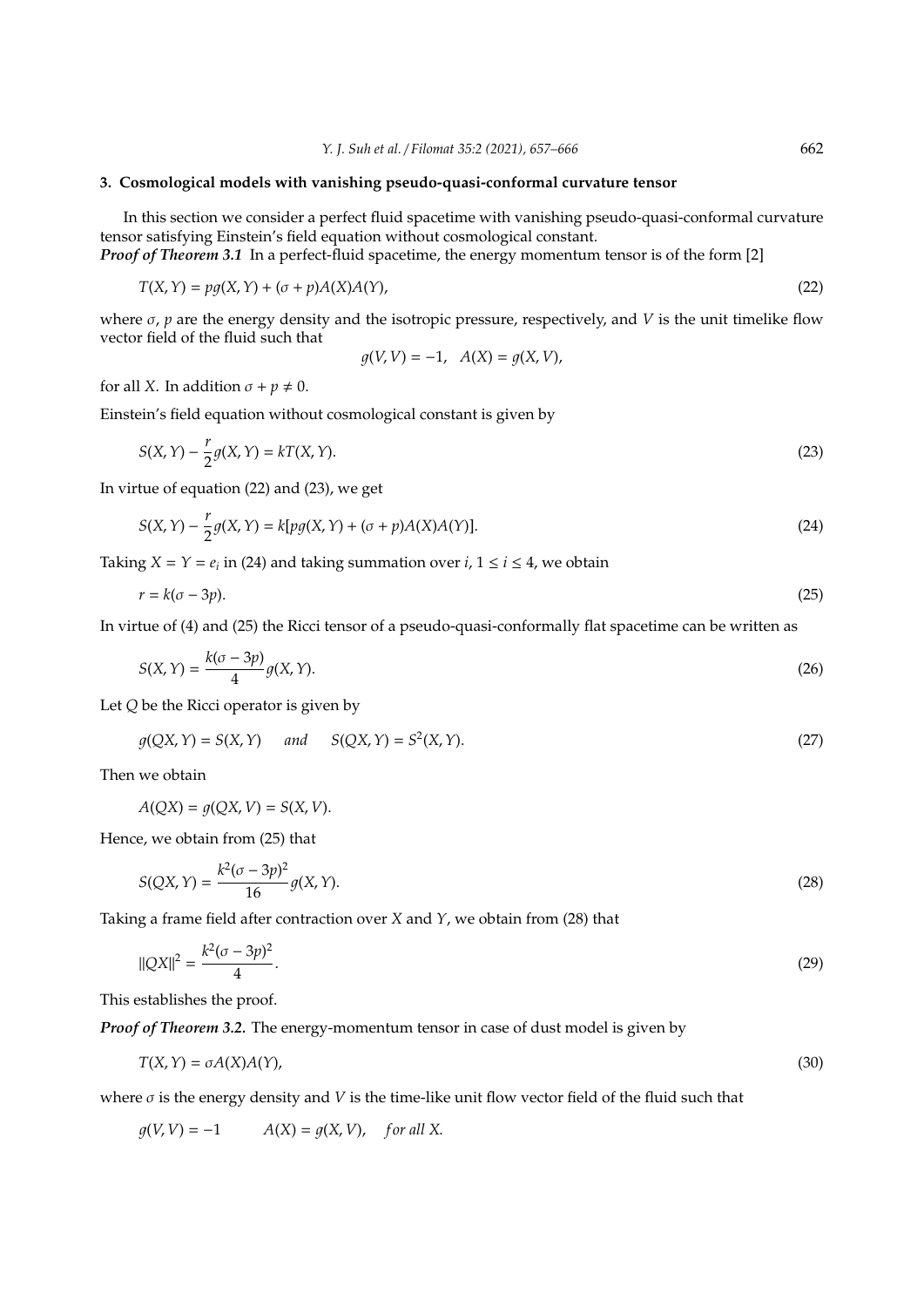Now, making use of equation (23) and equation (30), we get

$$
S(X,Y) - \frac{r}{2}g(X,Y) = k\sigma A(X)A(Y). \tag{31}
$$

Putting  $X = Y = e_i$  in equation (31), where  $e_i$  is the orthonormal basis of the tangent space at each point of the manifold and taking summation over  $1 \le i \le 4$ ,

$$
r = k\sigma. \tag{32}
$$

In view of equations (4) and (32), the Ricci tensor of a pseudo-quasi-conformally flat spacetime may be written as

$$
S(X,Y) = \frac{k\sigma}{4}g(X,Y). \tag{33}
$$

By virtue of equations (27) and (33) leads to

$$
S(QX,Y) = \frac{k^2 \sigma^2}{16} g(X,Y). \tag{34}
$$

Again, putting  $X = Y = e_i$  in equation (34), where  $e_i$  is the orthonormal basis of the tangent space at each point of the manifold and taking summation over  $1 \le i \le 4$ , we get

$$
||QX||^2 = \frac{k^2 \sigma^2}{4}.
$$
\n(35)

Thus completes the proof.

Also, with help of (4) and (24), the Einstein's field equations are found as in the following

$$
\left[\frac{r}{4} + kp\right]g(X, Y) = -k(\sigma + p)A(X)A(Y). \tag{36}
$$

If we set  $X = Y = V$  in (36) and using (25), we get

$$
\sigma + p = 0,\tag{37}
$$

which means that either  $\sigma = 0$ ,  $p = 0$  (empty spacetime) or the perfect fluid spacetime satisfies the vacuumlike equation of state [6].

Thus we have the following result.

**Theorem 3.3.** If a perfect fluid spacetime wih vanishing pseudo-quasi-conformally flat satisfying Einstein's field equation without cosmological constant, then the matter content of  $M<sup>4</sup>$  obey the vacuum-like equation of state.

Now, from equations (4), (23) takes the form

$$
\frac{r}{4}g(X,Y) = -kT(X,Y). \tag{38}
$$

On comparing (37) with (22), we find that

$$
T(X,Y) = pg(X,Y). \tag{39}
$$

Using (38) and (39), we have

$$
\left[\frac{r}{4} + kp\right]g(X, Y) = 0.\tag{40}
$$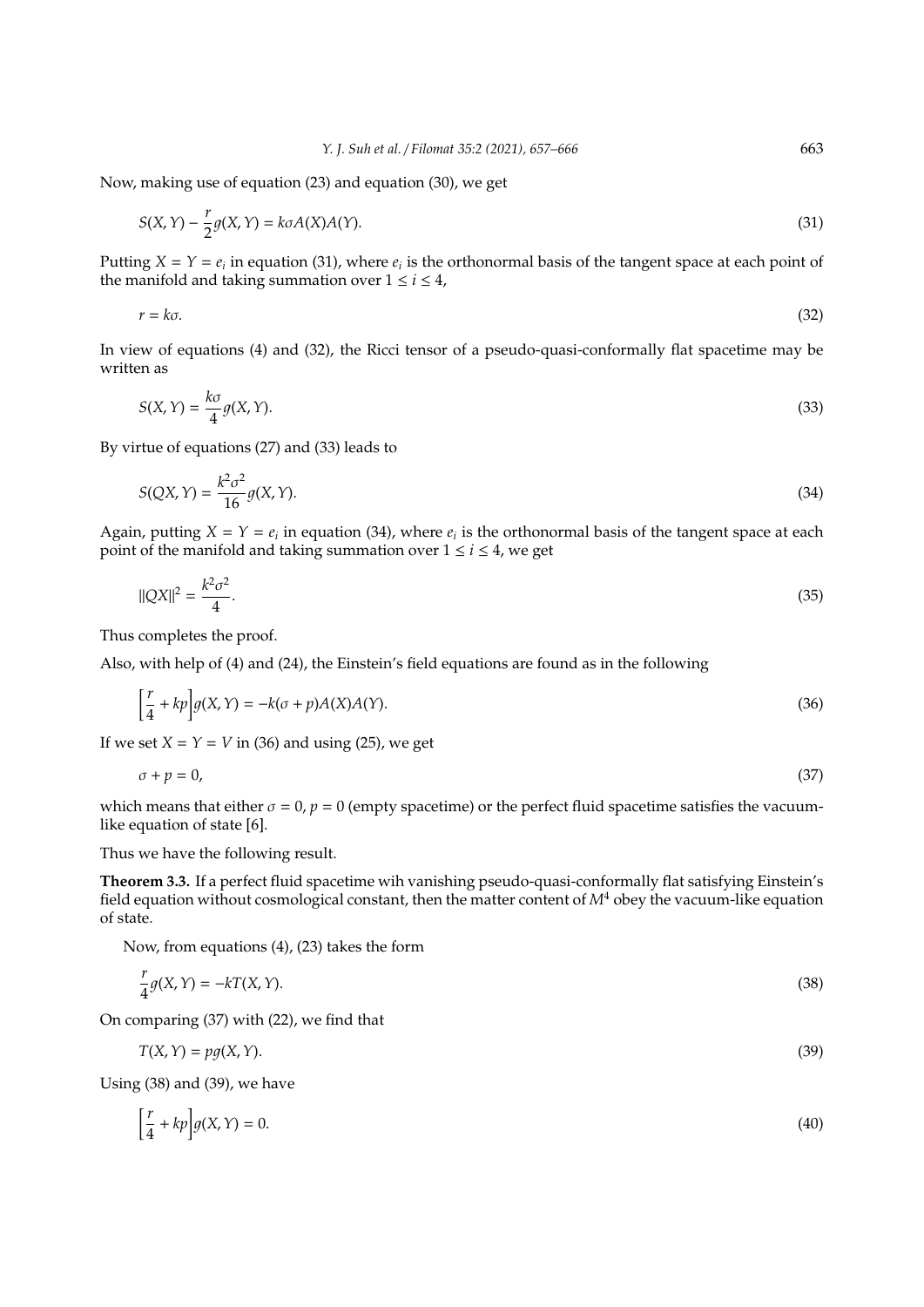Taking *X* = *Y* =  $e_i$  in (40) and summing over, *i*, 1  $\le i \le 4$ , we get that

$$
r = -4kp.\tag{41}
$$

In this case, we can say that both the energy density and the isotropic pressure of this space are constants. Since the scalar curvature *r* of a pseudo-quasi-conformally flat space is constant. Also, M Ali and N. A. Pundeer ([17]) studied the semiconformal curvature tensor in detail and proved that the scalar curvature *r* of semiconformally flat spacetime is constant. From (41) it follows that isotropic pressure *p* is a constant and hence from (37), we obtain energy density is a constant which means the fluid behaves as a cosmological constant.

Thus we may state the following.

*r*

**Theorem 3.4.** If a perfect fluid spacetime with vanishing pseudo-quasi-conformally flat satisfying Einstein's field equation without cosmological constant, then the spacetime has constant energy density and isotropic pressure and the spacetime represents inflation and also the fluid behaves as cosmological constant.

Now, making use of equations (4) and (31), we get

$$
\frac{1}{4}g(X,Y) = -k\sigma A(X)A(Y). \tag{42}
$$

Putting  $X = Y = e_i$  in equation (42), where  $e_i$  is the orthonormal basis of the tangent space at each point of the manifold and taking summation over  $1 \le i \le 4$ , we get

$$
r = k\sigma. \tag{43}
$$

Multiplying by *A*(*Z*) in equation (42) and then contracting over *X* and *Z*, we get

$$
r = 4k\sigma. \tag{44}
$$

From (43) and (44), we have

$$
\sigma = 0.\tag{45}
$$

Thus, we may establishes the following result.

**Theorem 3.5.** A spacetime satisfying Einstein's field equation without cosmological constant and having vanishing pseudo-quasi-conformal curvature tensor represents a dust cosmological model, if the energy density does not vanish.

Furthermore, for a spacetime with radiating perfect fluid the resulting universe be isotropic and homogeneous [9].

Now, making use equations (4) and (7), we get

$$
\left(\lambda - \frac{r}{4}\right)g(Y, Z) = kT(Y, Z) \tag{46}
$$

In view of equation (22), equation (46) leads to

$$
\left(\lambda - \frac{r}{4} - kp\right)g(Y, Z) = k(\sigma + p)A(Y)A(Z). \tag{47}
$$

Thus, using the condition of a spacetime with radiative perfect fluid, i.e.,  $\sigma = 3p$  in equation (47), we have

$$
\left(\lambda - \frac{r}{4} - \frac{k\sigma}{3}\right)g(Y, Z) = \frac{4\sigma k}{3}A(Y)A(Z). \tag{48}
$$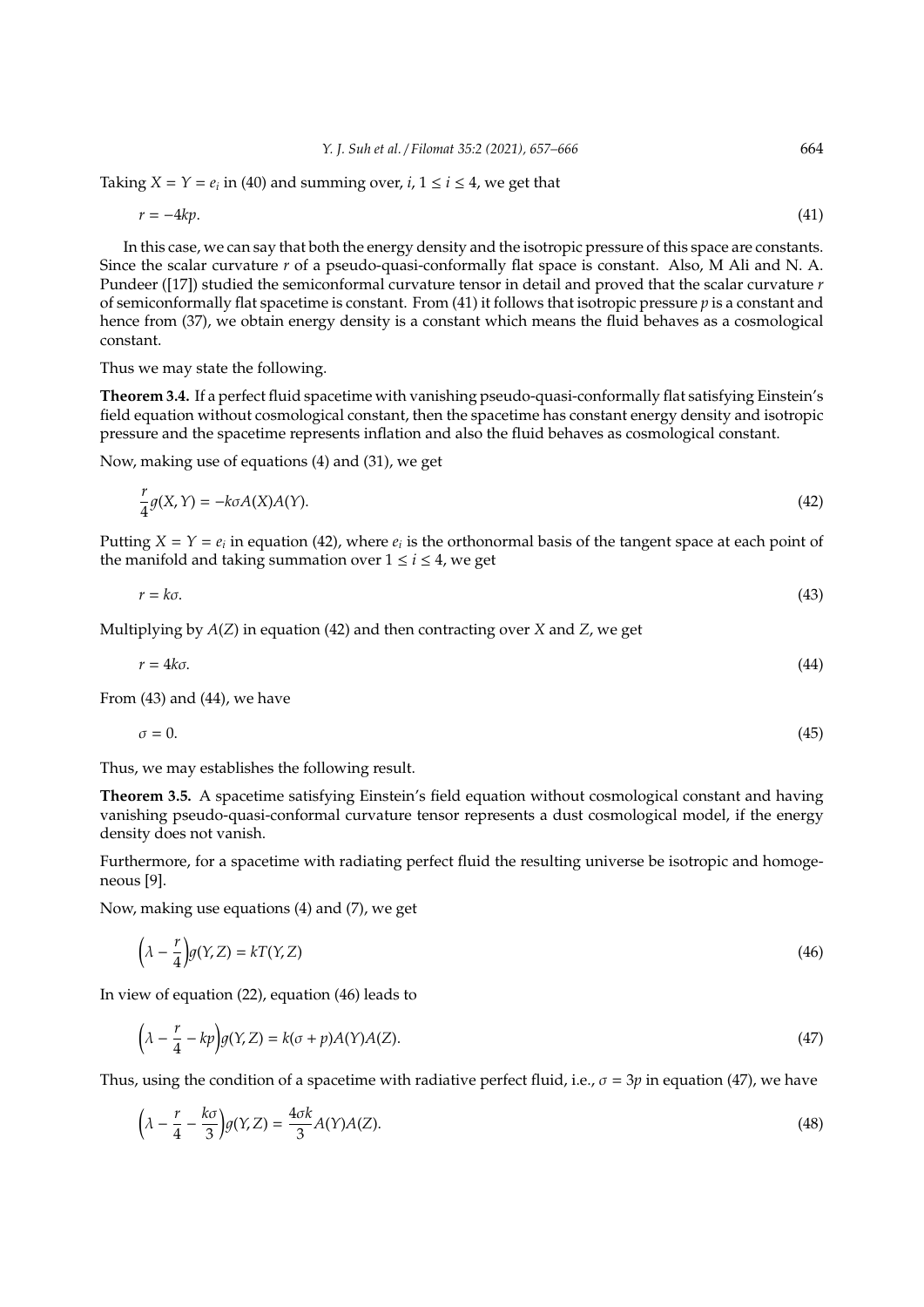Putting  $X = Y = e_i$  in equation (48), where  $e_i$  is the orthonormal basis of the tangent space at each point of the manifold and taking summation over  $1 \le i \le 4$ , we get

$$
r = 4\lambda. \tag{49}
$$

Mulltiplying by *A*(*X*) on both side in equation (48) and then contracting over *X* & *Y*, We get

$$
r = 4(\lambda + k\sigma) \tag{50}
$$

In view of equations (49) and (50), we have

 $\sigma = 0$ .

which is not possible by our assumption.

Thus, we may state the following

**Theorem 3.6.** A spacetime with vanishing pseudo-quasi-conformal curvature tensor and satisfying Einstein's field equation with cosmological constant is an isotropic and homogeneous spacetime if energy density of the fluid does not vanish.

#### **References**

- [1] A. A. Shaikh and S. K. Jana, A pseudo-quasi-conformal curvature tensor on a Riemannian manifolds, South East Asian J. Math. Math. Sci.,**4** (2005), 15-20.
- [2] B. O'Neill, Semi-Riemannian Geometry, Academic Press, New York, (1983).
- [3] C. A. Mantica and Y. J. Suh, Pseudo-Z symmetric space-times, J. Math. Phys., **55** (2014), no.4, 12.
- [4] D. G. Prakasha, F. O. Zengin and V Chavan, On *M*-projectively semisymmetric Lorentzian α-Sasakian Manifolds, Africa Mathematica. DOI 10.1007/s13370-017-0493-9.
- [5] D. G. Prakasha, T. R. Shivamurthy and K. K. Mirgi, On pseudo-quasi-conformal curvature tensor of P-sasakian manifolds, Elect. J. Math. Anal. Appl., **5(2)** 2017, 147-155.
- [6] D. Kallingas, P. Wesson and C. W. F. Everitte, Flat FRW models with variable *G* and ∧, Gen. Relativity Gravitation, **24(4)** (1992), 351-357.
- [7] F. O. Zengin, *M*-projectively flat spacetimes, Math. Report., **4** (2012), 363-370.
- [8] F. O. Zengin and A. Y. Tasci, Pseudo conhormonically symmetric spacetimes, Kragujevac J. Math., **42(4)** (2018), 619-630.
- [9] G. F. R. Ellis, Relativistic Cosmology in General Relativity and Cosmology, Edited by R.K. Sachs, Academic Press, London, (1971).
- [10] G. H. Katzin, J. Levine and W. R. Davis, Curvature collineations: A fundamental symmetry property of the spacetime of general relativity defined by the vanishing Lie derivative of the Riemannian curvature tensor, J. Math. Phys., **10** (1969) 617-629.
- [11] H. Karcher, Infinitesimal characterization of Friedmann universes, Archive Math., **38(1)** (1982), 58-64.
- [12] K. L. Duggal, Curvature Collineations and Conservation Laws of General Relativity, presented at the Canadian conference on general relativity and relativistic Astro-physics, Halifax, Canada, (1985).
- [13] K. L. Duggal, Curvature inheritance symmetry in Riemannian spaces with applications to fluid space times, J. Math. Phys. **33** (1992), no. 9, 2989-2997.
- [14] K. Yano and S. Sawaki, Riemannian manifolds admitting a conformal transformation group, J. Differential Geom., **2**, (1968), 161-184.
- [15] M. Ali and Z. Ahsan, Ricci solitons and symmetries of spacetime manifold of general relativity, Global J. Adv. Res. Class. Mod. Geom., **1(2)** (2012), 76-85.
- [16] M. Ali, N. A. Pundeer and Y.J. Suh, Proper semiconformal symmetries of spacetimes with divergence-free semiconformal curvature tensor, Filomat, **33(16)** (2019), 5191-5198.
- [17] M. Ali and N. A. Pundeer, Semiconformal curvature tensor and Spacetime of General Relativity, Differential Geometry-Dynamical Systems,**21** (2019), 14-22.
- [18] M. C. Chaki and S. Roy, Space-times with covariant-constant energy-momentum tensor, Int. J. Theor. Phys., **35** (1996), no. 5, 1027-1032.
- [19] N. A. Pundeer, M. Ali, N. Ahmad and Z. Ahsan, Semiconformal symmetry-A new symmetry of the spacetime manifold of the general relativity, J. Math. Comp. Sci., **20(3)** (2020), 241-254.
- [20] S. Kundu, On P-Sasakian manifolds, Mathe. Report., **15(65)** (2013), 221-232.
- [21] S. Mallick, P. Zhao and U. C. De, Spacetimes admitting quasi-conformal curvature tensor, Bull. Iranian Math. Soc., **42** (2016), 1535-1546.
- [22] S. Mallick, Y. J. Suh and U. C. De, A Spacetimes admitting pseudo-projective curvature tensor, J. Math. Phys., **57** (2016), .062501.245-252.
- [23] U. C. De and L. Velimirovi*c*`, Spacetimes with semisymmetric energy momentum tensor, Int. J. Theor. Phys., **54** (2015), no. 6, 1779-1783.